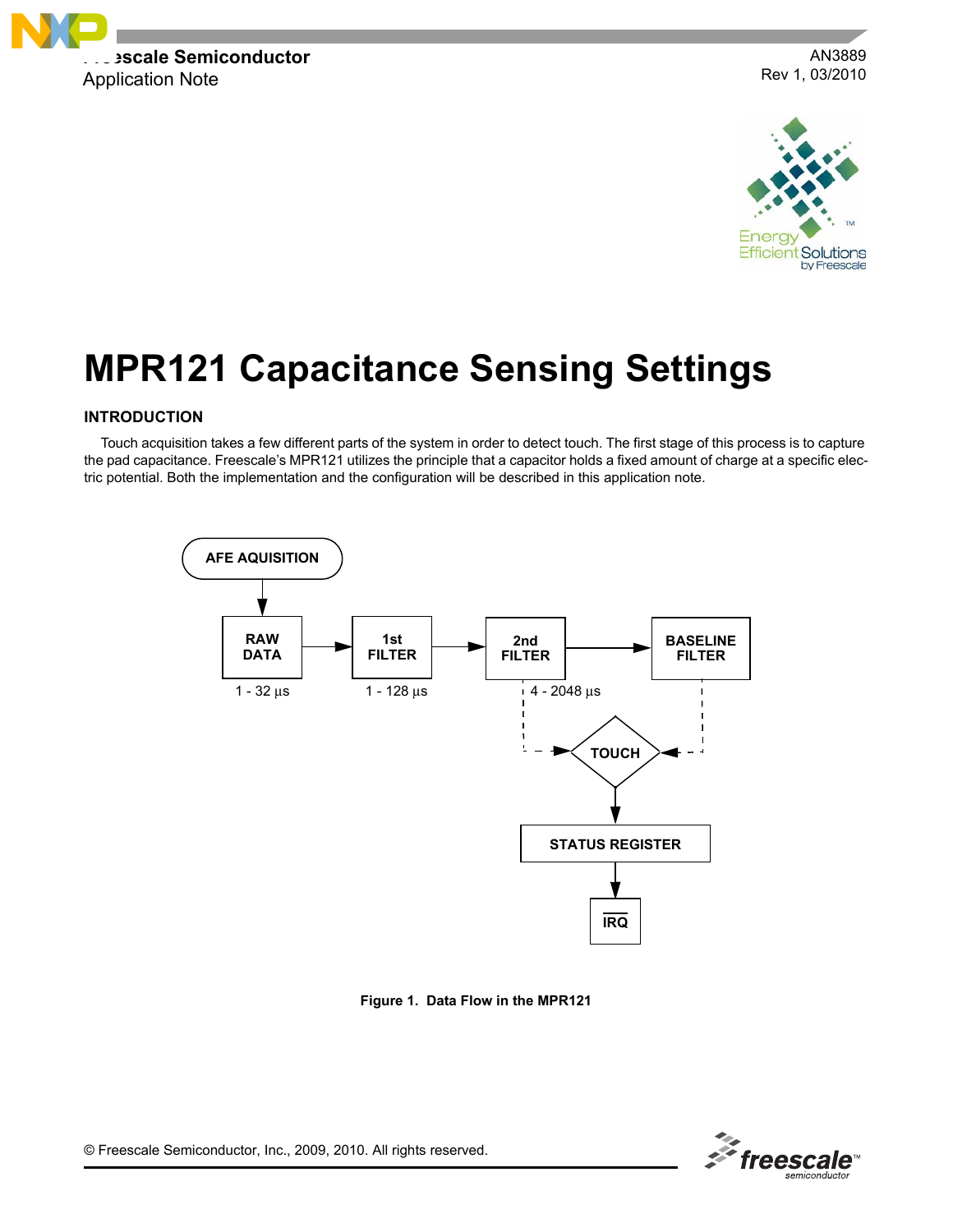# **CAPACITANCE MEASUREMENT**

The basic measurement technique used by the MPR121 is to charge up the capacitor C on one electrode input with a DC current I for a time T (the charge time). Before measurement, the electrode input is grounded, so the electrode voltage starts from 0 V and charges up with a slope, Equation 1, where C is the pad capacitance on the electrode [\(Figure](#page-1-0) 2). All of the other electrodes are grounded during this measurement. At the end of time T, the electrode voltage is measured with a 10 bit ADC. The voltage is inversely proportional to capacitance according to Equation 2.The electrode is then discharged back to ground at the same rate it was charged.



**Figure 2. MPR121 Electrode Measurement Charging Pad Capacitance**

<span id="page-1-0"></span>When measuring capacitance there are some inherent restrictions due to the methodology used. On the MPR121 the voltage after charging must be in the range that is shown in Figure 2.



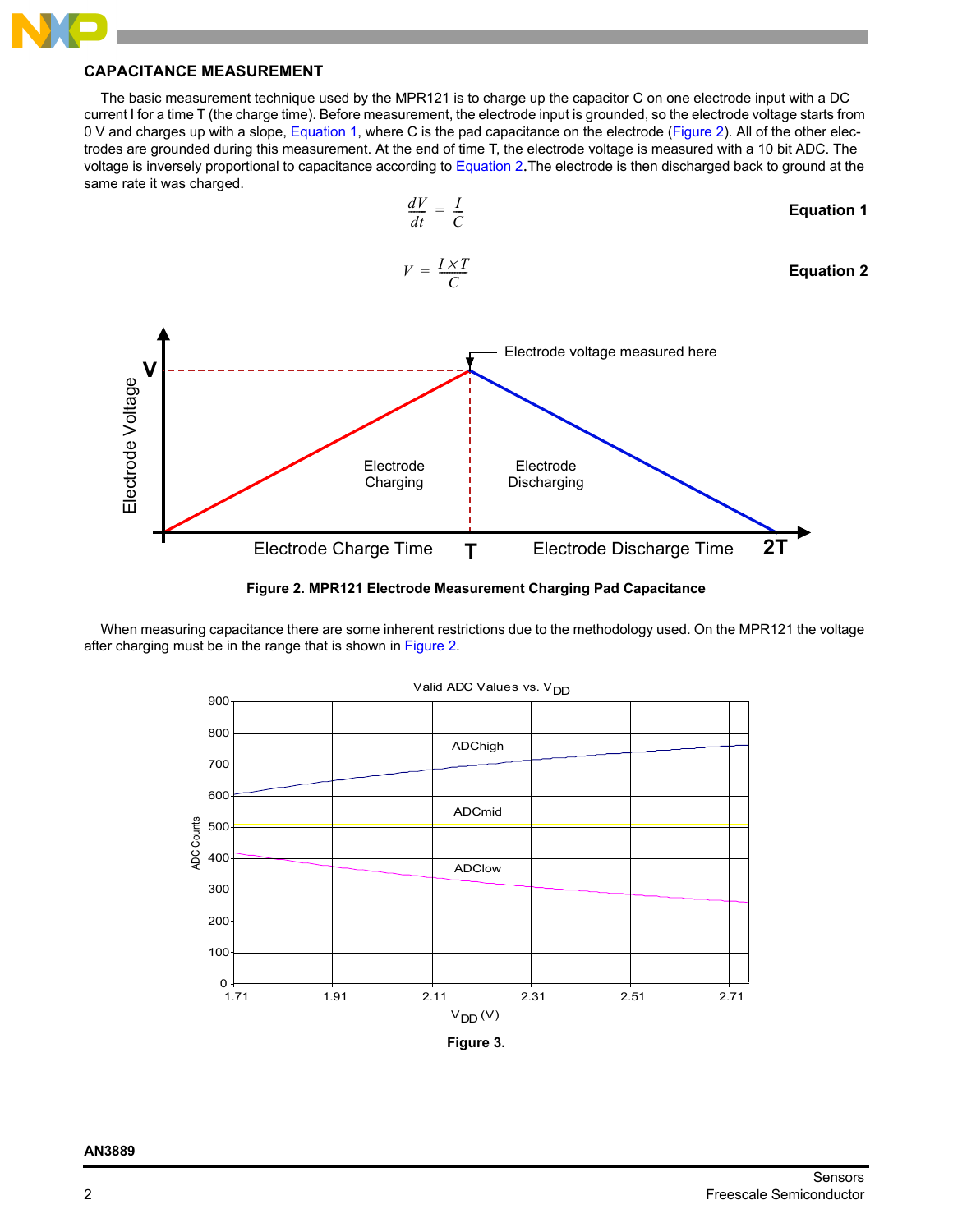

The valid operating range of the electrode charging source is 0.7 V to (V<sub>DD</sub> - 0.7 V). This means that for a given V<sub>DD</sub> the valid ADC (voltage visible to the digital interface) range is given by

$$
ADC_{low} = \frac{0.7}{V_{DD}}(1024),
$$
  
and  

$$
ADC_{high} = \frac{V_{DD} - 0.7}{V_{DD}}(1024).
$$
Equation 4

These equations are represented in the graph. In the nominal case of  $V_{DD}$  = 1.8 V the ADC range is shown below in Table 1.

**Table 1.** 

| V <sub>DD</sub> | ADC <sub>high</sub> | <b>ADC<sub>low</sub></b> | $ADC_{mid}$ |
|-----------------|---------------------|--------------------------|-------------|
| l.8             | 625.7778            | 398.2222                 | 512         |

Any ADC counts outside of the range shown are invalid and settings must be adjusted to be within this range. If capacitance variation is of importance for an application after the current output, charge time and supply voltage are determined then the following equations can be used. The valid range for capacitance is calculated by using the minimum and maximum ADC values in the capacitance equation. Substituting the low and high ADC equations into the capacitance equation yields the equations for the minimum and maximum capacitance values which are

$$
C_{low} = \frac{I \times T}{V_{DD} - 0.7}
$$
 and  $C_{high} = \frac{I \times T}{0.7}$ .  
Equation 5

### **SENSITIVITY**

The sensitivity of the MPR121 is relative to the capacitance range being measured. Given the ADC value, current and time and settings capacitance can be calculated,

$$
C = \frac{I \times T \times 1024}{V_{DD} \times ADC}.
$$
 Equation 6

For a given capacitance the sensitivity can be measured by taking the derivative of this equation. The result of this is the following equation, representing the change in capacitance per one ADC count, where the ADC in the equation represents the current value.

$$
\frac{dC}{dADC} = \frac{I \times T \times 1024}{V_{DD} \times ADC^2}
$$
 **Equation 7**

This relationship is shown in the following graph by taking the midpoints off all possible ranges by varying the current and time settings. The midpoint is assumed to be 512 for ADC and the nominal supply voltage of 1.8 V is used.

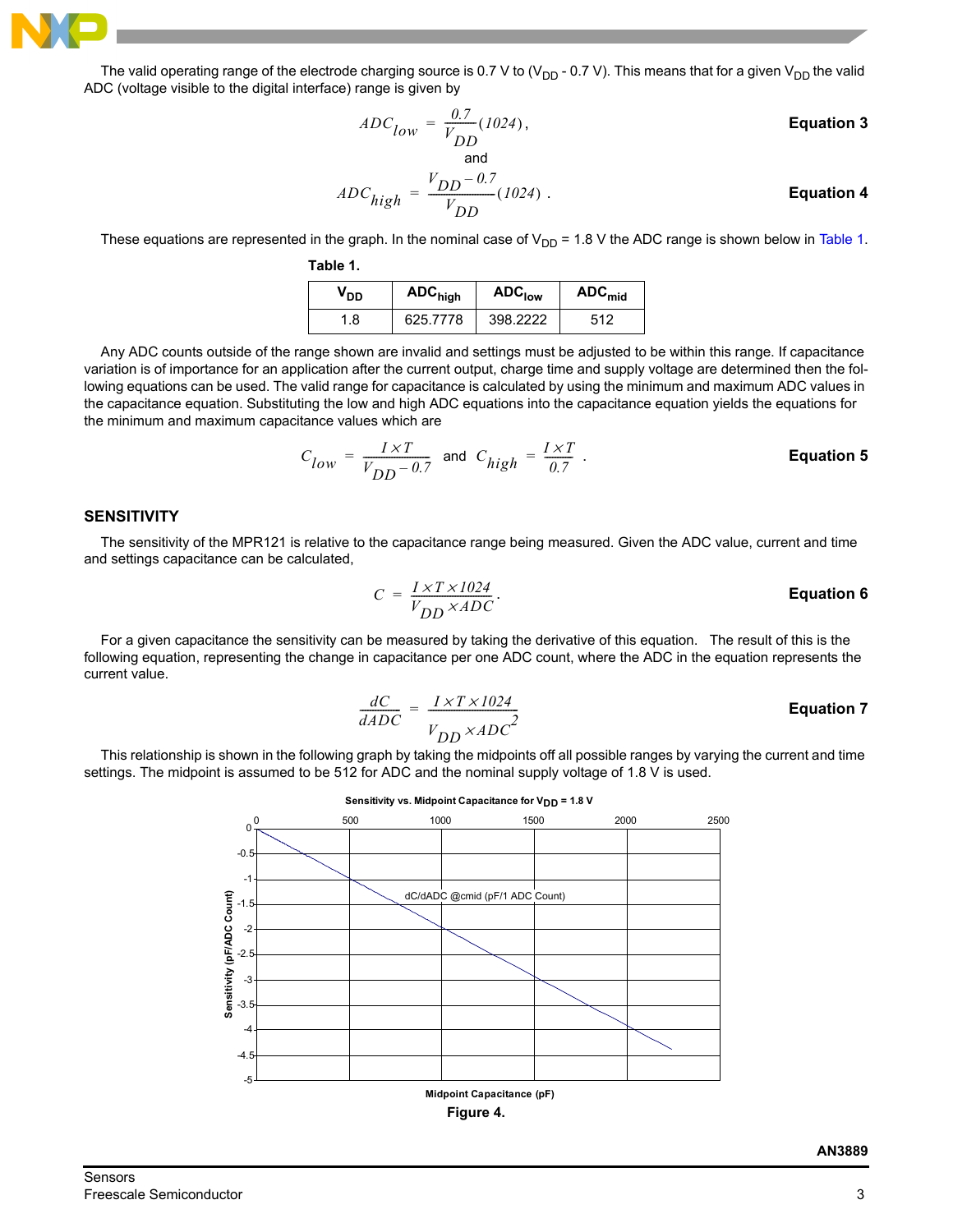

Smaller amounts of change indicate increased sensitivity for the capacitance sensor. Some sample values are shown in Table 2.

| Table 2. |     |                                   |
|----------|-----|-----------------------------------|
|          | рF  | <b>Sensitivity (pF/ADC count)</b> |
|          | 10  | $-0.01953$                        |
|          | 100 | $-0.19531$                        |

In the previous cases, the capacitance is assumed to be in the middle of the range for specific settings. Within the capacitance range the equation is nonlinear, thus the sensitivity is best with the lowest capacitance. This graph shows the sensitivity derivative reading across the valid range of capacitances for a set I, T, and V<sub>DD</sub>. For simple small electrodes (that are approximately 21 pF) and a nominal 1.8 V supply. [Figure](#page-3-0) 5 is representative of this effect.



## **Sensitivity vs. Capacitance for VDD = 1.8 V and I =36** μ**A and T = .5** μ**S**

## <span id="page-3-0"></span>**CONFIGURATION**

From the implementation above, there are two elements that can be configured to yield a wide range of capacitance readings ranging from 0.455 pF to 2874.39 pF. The two configurable components are the electrode charge current and the electrode charge time. The electrode charge current can be configured to equal a range of values between 1 μA and 63 μA. This value is set in the Charge Discharge Current (CDC) in the Analog Front End AFE Configuration register. The electrode charge time can be configured to equal a range of values between 500 ns and 32 μS. This value is set in the Charge Discharge Time (CDT) in the Filter Configuration Register.

## **AFE CONFIGURATION REGISTER**

The AFE Configuration Register is used to set both the CDC and the number of samples taken in the lowest level filter. The address of the AFE Configuration Register is 0x5C.



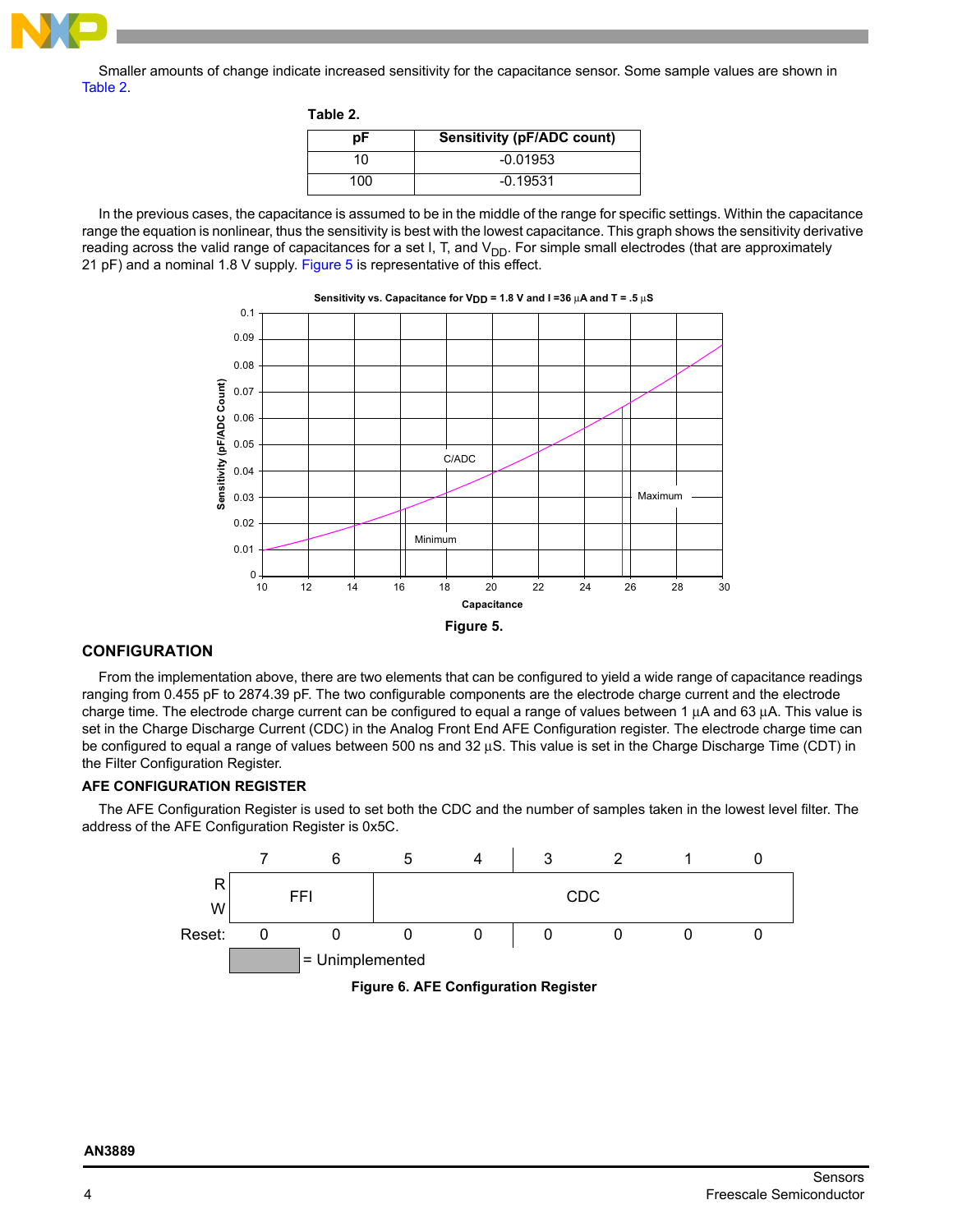

# **Table 3. AFE Configuration Register Field Descriptions**

| <b>Field</b>      | <b>Description</b>                                                                                                                                                                                                                                                                                                              |
|-------------------|---------------------------------------------------------------------------------------------------------------------------------------------------------------------------------------------------------------------------------------------------------------------------------------------------------------------------------|
| 7:6<br><b>FFI</b> | First Filter Iterations – The first filter iterations field selects the number of samples<br>taken as input to the first level of filtering.<br>00 Encoding $0 - Sets$ samples taken to 6<br>01 Encoding 1 - Sets samples taken to 10<br>10 Encoding 2 – Sets samples taken to 18<br>11 Encoding 3 - Sets samples taken to 34   |
| 5:0<br><b>CDC</b> | Charge Discharge Current – The Charge Discharge Current field selects the supply<br>current to be used when charging and discharging an electrode.<br>000000 Encoding 0 - Disables Electrode Charging<br>000001 Encoding $1 - \text{Sets}$ the current to $1\mu\text{A}$<br>~<br>111111 Encoding 63 - Sets the current to 63 µA |

# **FILTER CONFIGURATION REGISTER**



**Figure 7. Filter Configuration Register**

# **Table 4. Filter Configuration Register Field Descriptions**

| Field      | <b>Description</b>                                                                                                                                                                                                                                                                                                                      |
|------------|-----------------------------------------------------------------------------------------------------------------------------------------------------------------------------------------------------------------------------------------------------------------------------------------------------------------------------------------|
| 7:5<br>CDT | Charge Discharge Time - The Charge Discharge Time field selects the amount of<br>time an electrode charges and discharges.<br>000 Encoding 0 - Invalid<br>001 Encoding $1 -$ Time is set to 0.5 $\mu$ s<br>010 Encoding $2 -$ Time is set to 1 $\mu$ s                                                                                  |
|            | 111 Encoding $7 -$ Time is set to 32 $\mu$ s.                                                                                                                                                                                                                                                                                           |
| 4:3<br>SFI | Second Filter Iterations - The Second Filter Iterations field selects the number of<br>samples taken for the second level filter.<br>00 Encoding 0 – Number of samples is set to 4<br>01 Encoding 1 – Number of samples is set to 6<br>10 Encoding 2 – Number of samples is set to 10<br>11 Encoding 3 – Number of samples is set to 18 |
| 2:0<br>ESI | Electrode Sample Interval - The Electrode Sample Interval field selects the period<br>between samples used for the second level of filtering.<br>000 Encoding 0 - Period set to 1 ms<br>001 Encoding 1 - Period set to 2 ms<br>111 Encoding 7 – Period set to 128 ms                                                                    |

The SFI, ESI and FFI are described in AN3890. In addition to these global (same for all electrodes) settings, the MPR121 electrodes can also be independently configured.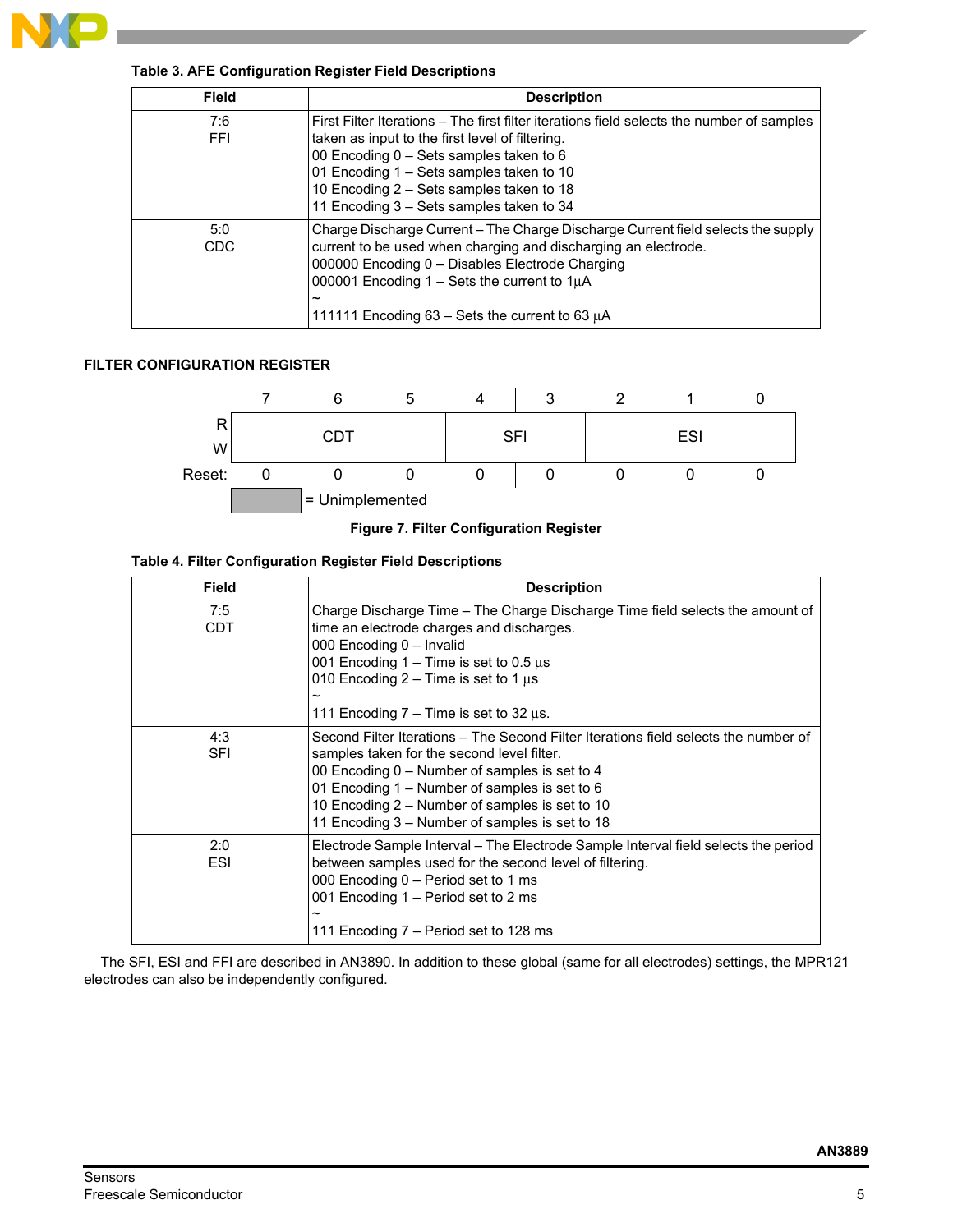

# **ELECTRODE CHARGE CURRENT REGISTER**



**Figure 8. Electrode Charge Current Register**



| <b>Field</b> | <b>Description</b>                                                                                                                                                                                                                                                                                                                                                   |
|--------------|----------------------------------------------------------------------------------------------------------------------------------------------------------------------------------------------------------------------------------------------------------------------------------------------------------------------------------------------------------------------|
| 5:0<br>CDC.  | Electrode # Charge Discharge Current – The Charge Discharge Current field<br>selects the supply current to be used when charging and discharging an electrode.<br>000000 Encoding 0 - Disables Electrode Charging<br>000001 Encoding $1 - \text{Sets}$ the current to $1\mu\text{A}$<br>$\tilde{\phantom{a}}$<br>111111 Encoding 63 – Sets the current to 63 $\mu$ A |

# **ELECTRODE CHARGE TIME**



**Figure 9. Electric Charge Time Register**

# **Table 6. Electrode Charge Time Register Field Descriptions**

| <b>Field</b> | <b>Description</b>                                                                                                                                                                                                                                                                                                                                        |
|--------------|-----------------------------------------------------------------------------------------------------------------------------------------------------------------------------------------------------------------------------------------------------------------------------------------------------------------------------------------------------------|
| 6:4<br>CDT#  | Electrode # Charge Discharge Time – The Charge Discharge Time field selects the<br>amount of time an electrode charges and discharges.<br>000 Encoding 0 - Global value is used.<br>001 Encoding 1 – Time is set to 0.5 $\mu$ s<br>010 Encoding $2 -$ Time is set to 1 $\mu$ s<br>$\tilde{\phantom{a}}$<br>11 Encoding $7 -$ Time is set to 32 $\mu$ s.   |
| 2:0<br>CDT#  | Electrode # Charge Discharge Time – The Charge Discharge Time field selects the<br>amount of time an electrode charges and discharges.<br>000 Encoding 0 - Global value is used.<br>001 Encoding $1 -$ Time is set to 0.5 $\mu$ s<br>010 Encoding $2 -$ Time is set to 1 $\mu$ s<br>$\tilde{\phantom{a}}$<br>11 Encoding $7 -$ Time is set to 32 $\mu$ s. |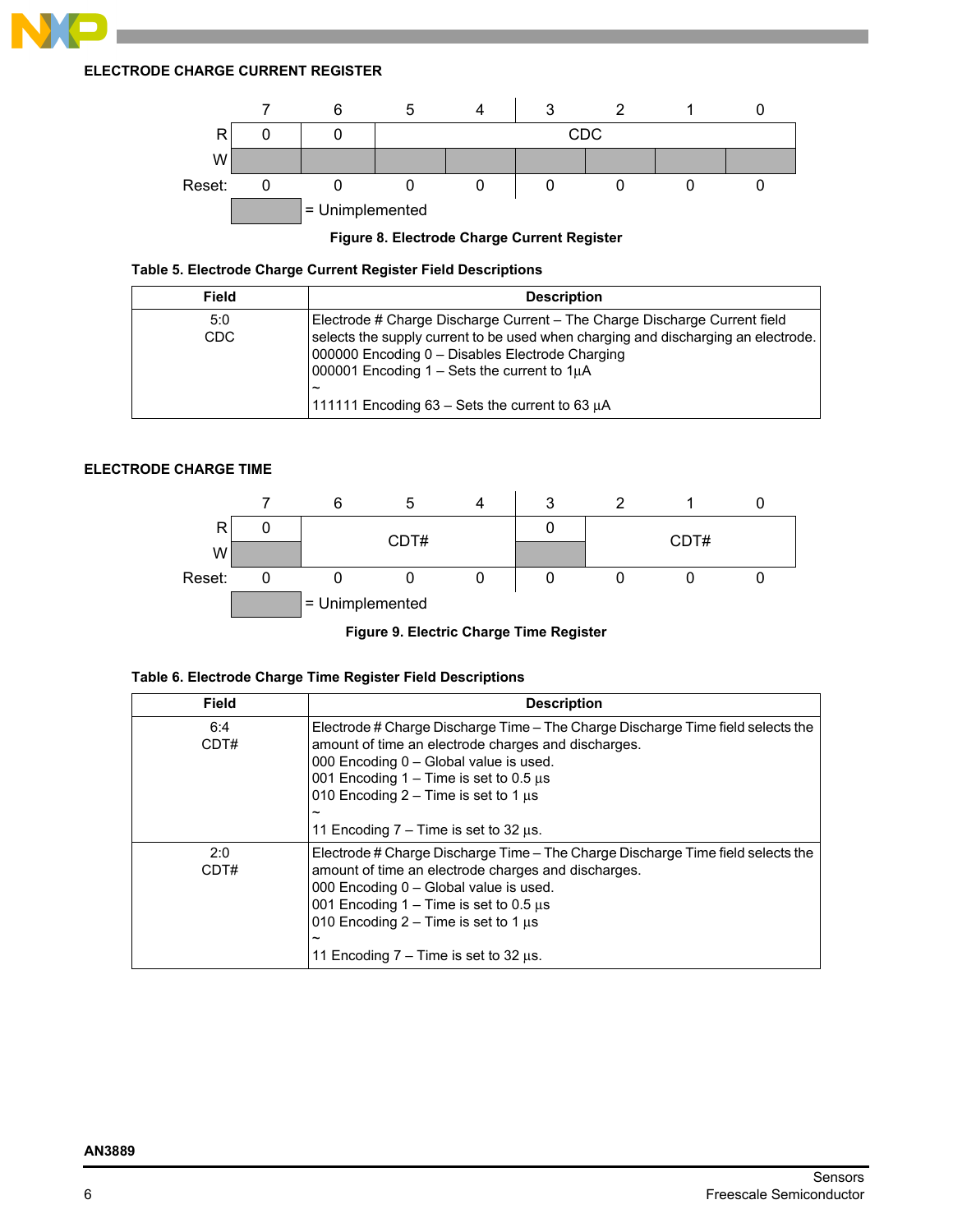

#### **AUTO-CONFIGURATION**

One of the new features added in the MPR121 that was not included in the MPR03X is the ability to automatically configure the Charge Current the Charge Time. This eliminates much of the guess involved with touch sensors and allows the same settings to properly configure the device for a wide range of application and electrodes. As show earlier in this document, the sensitivity of the sensor is maximized by having the baseline be as high as possible for a specific baseline capacitance. The restriction on the high side is that a system should not charge above  $V_{DD}$  - 0.7 V due to this being a non-linear region. Thus the target voltage used is approximately  $V_{DD}$  - 0.7 V.

| Voltage (V <sub>DD</sub> ) | $V_{DD}$ - 0.7 V | <b>ADC</b> | <b>Baseline</b> |
|----------------------------|------------------|------------|-----------------|
| 1.8 V                      | 1.1 V            | 625        | 156             |
| חח י                       | 2.3V             | 785        | 196             |

This implies that the automatic configuration system should target approximately 156 when V<sub>DD</sub> is 1.8 V and 196 when V<sub>DD</sub> is 3.0 V. The following three registers should be set based on the  $V_{DD}$  in the system. If the voltage is unregulated, set the values assuming the lowest voltage necessary for the battery. If the final voltage supply in the system is not known, just use the 1.8 V values as they represent the worst case. This lower setting will not dramatically affect the performance, thus the 1.8 V could be considered default and be used in all cases where fine tuning is not required.

#### **AUTO-CONFIG USL REGISTER**



**Figure 10. AUTO-CONFIG USL Register**

| <b>Field</b> | <b>Description</b>                                                                                                                                                                                                    |
|--------------|-----------------------------------------------------------------------------------------------------------------------------------------------------------------------------------------------------------------------|
| 7:0<br>USL   | Upper Limit – The Upper Limit for the auto-configuration baseline search is set to<br>this value.<br>$00000000 -$ Upper Limit set to 0<br>00000001 - Upper Limit set to 1<br>~<br>$11111111 -$ Upper Limit set to 255 |

As this register represents the upper limit for the auto-configuration the value can be calculated by:

$$
VSL = \frac{V_{DD} - 0.7}{V_{DD}} \cdot 256
$$
 Equation 8

For the 1.8 V system, this value is 156 or 0x9C.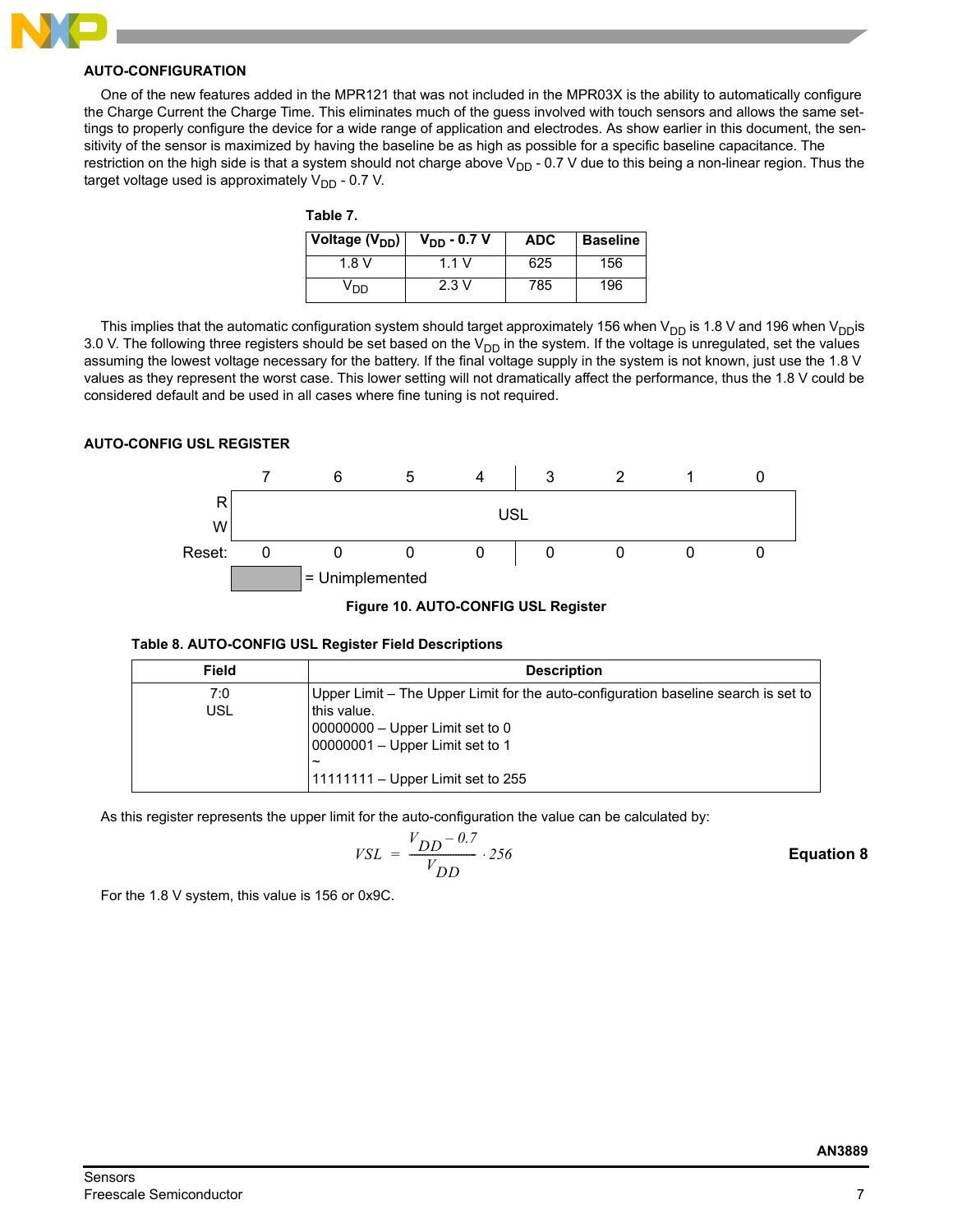







| <b>Field</b> | <b>Description</b>                                                                                  |
|--------------|-----------------------------------------------------------------------------------------------------|
| 7:0<br>TL    | Target Level – The Target Level for the auto-configuration baseline search is set to<br>this value. |
|              | 00000000 - Target Level set to 0<br>00000001 - Target Level set to 1                                |
|              | 11111111 - Target Level set to 255                                                                  |

This register represents the target level for the auto-configuration. The value can be calculated by:

$$
Target = \frac{V_{DD} - 0.7}{V_{DD}} \cdot 256 \cdot 0.9
$$
 90% of USL

For a 1.8 V system, this value is 140 or 0x8C.

## **AUTO-CONFIG LSL REGISTER**



## **Figure 12. AUTO-CONFIG LSL Register**

#### **Table 10. AUTO-CONFIG LSL Register Field Descriptions**

| <b>Field</b>      | <b>Description</b>                                                                                                                                                                                                                        |
|-------------------|-------------------------------------------------------------------------------------------------------------------------------------------------------------------------------------------------------------------------------------------|
| 7:0<br><b>LSL</b> | Lower Limit – The Lower Limit for the auto-configuration baseline search is set to<br>I this value.<br>  00000000 – Lower Limit set to 0<br>00000001 - Lower Limit set to 1<br>$\tilde{\phantom{a}}$<br>11111111 – Lower Limit set to 255 |

This register represents the lower limit for the auto-configuration. The value can be calculated by:

$$
Target = \frac{V_{DD} - 0.7}{V_{DD}} \cdot 256 \cdot 0.65
$$
 65% of USL

For a 1.8 V system, this value is 101 or 0x65.

The last setting required to set up the auto-configuration system is the AUTO e Register.

#### **AN3889**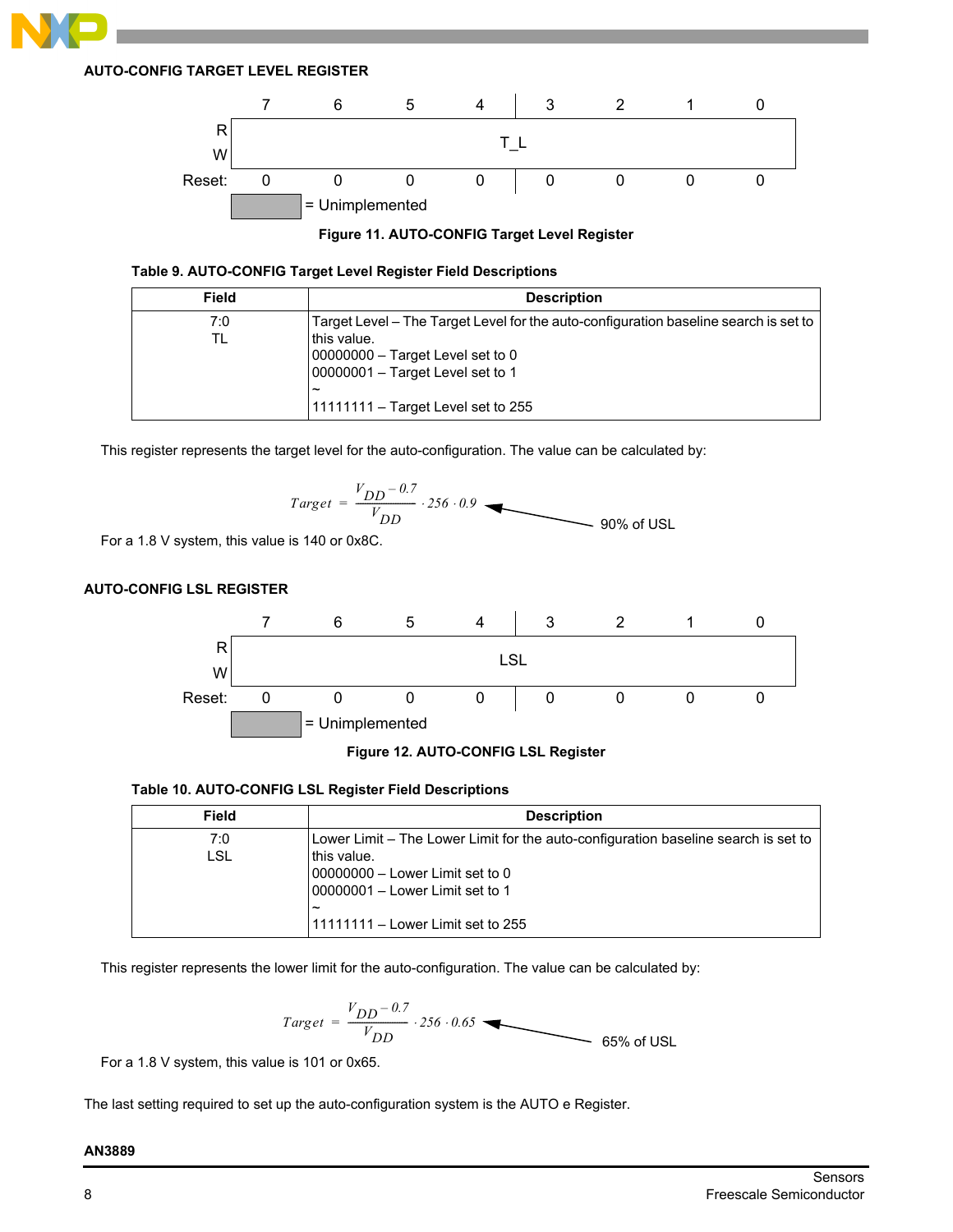**AUTO-CONFIG CONTROL REGISTER**





|  |  |  |  |  | Table 11. AUTO-CONFIG Control Register Field Descriptions |
|--|--|--|--|--|-----------------------------------------------------------|
|--|--|--|--|--|-----------------------------------------------------------|

| <b>Field</b>        | <b>Description</b>                                                                                                                                                                                                                                                                                                                                                                                                                       |
|---------------------|------------------------------------------------------------------------------------------------------------------------------------------------------------------------------------------------------------------------------------------------------------------------------------------------------------------------------------------------------------------------------------------------------------------------------------------|
| 7:6<br><b>AFES</b>  | First Filter Iterations – The first filter iterations field selects the number of samples<br>taken as input to the first level of filtering. This value must match the FFI set in the<br>AFE Configuration register for proper AUTO-CONFIG functionality.<br>00 Encoding 0 - Sets samples taken to 6<br>01 Encoding 1 - Sets samples taken to 10<br>10 Encoding 2 - Sets samples taken to 18<br>11 Encoding 3 – Sets samples taken to 34 |
| 5:4<br><b>RETRY</b> | Retry – The Retry value determines under what circumstances the auto-<br>configuration system will retry.<br>00 - Retry disabled<br>01 - Retry enabled<br>10 - Retry enabled<br>11 - Retry enabled                                                                                                                                                                                                                                       |
| 3:2<br><b>BVA</b>   | Baseline Value Adjust - The baseline value adjust determines the initial value of<br>the baseline registers after auto-configuration completes.<br>00 - Baseline is not changed<br>01 - Baseline is cleared<br>10 – Baseline is set to the AUTO-CONFIG baseline with the lower 3 bits cleared<br>11 - Baseline is set to the AUTO-CONFIG baseline                                                                                        |
| 1<br><b>ARE</b>     | Automatic Reconfiguration Enable - The automatic reconfiguration enable,<br>enables or disables automatic reconfiguration.<br>0 - ARE is disabled<br>1 - ARE is enabled                                                                                                                                                                                                                                                                  |
| 0<br><b>ACE</b>     | Automatic Configuration Enable - The automatic configuration enable, enables or<br>disables automatic configuration.<br>$0 - ACE$ is disabled<br>1 – ACE is enabled                                                                                                                                                                                                                                                                      |

The normal setup of the system is to set this register to 0x0B or 0b00001011. This means that the FFI is 00, but if the FFI in the AFE Configuration Register is different, it must be changed to match. For a description of this register, please refer to AN3890. The RETRY is disabled because in production systems, this will not be required. The BVA is set to 10 which allows the baseline to be updated. 10 is used instead of 11 because this guarantees that the baseline will be lower than the data. This is preferable as it protects against false touches. If somehow the baseline started higher than the data, a touch would be triggered and the detection system would have to be reset to work correctly. Last, both the automatic configuration and automatic reconfiguration are enable. Reconfiguration will trigger any time the baseline drifts outside the range set by the USL and the LSL.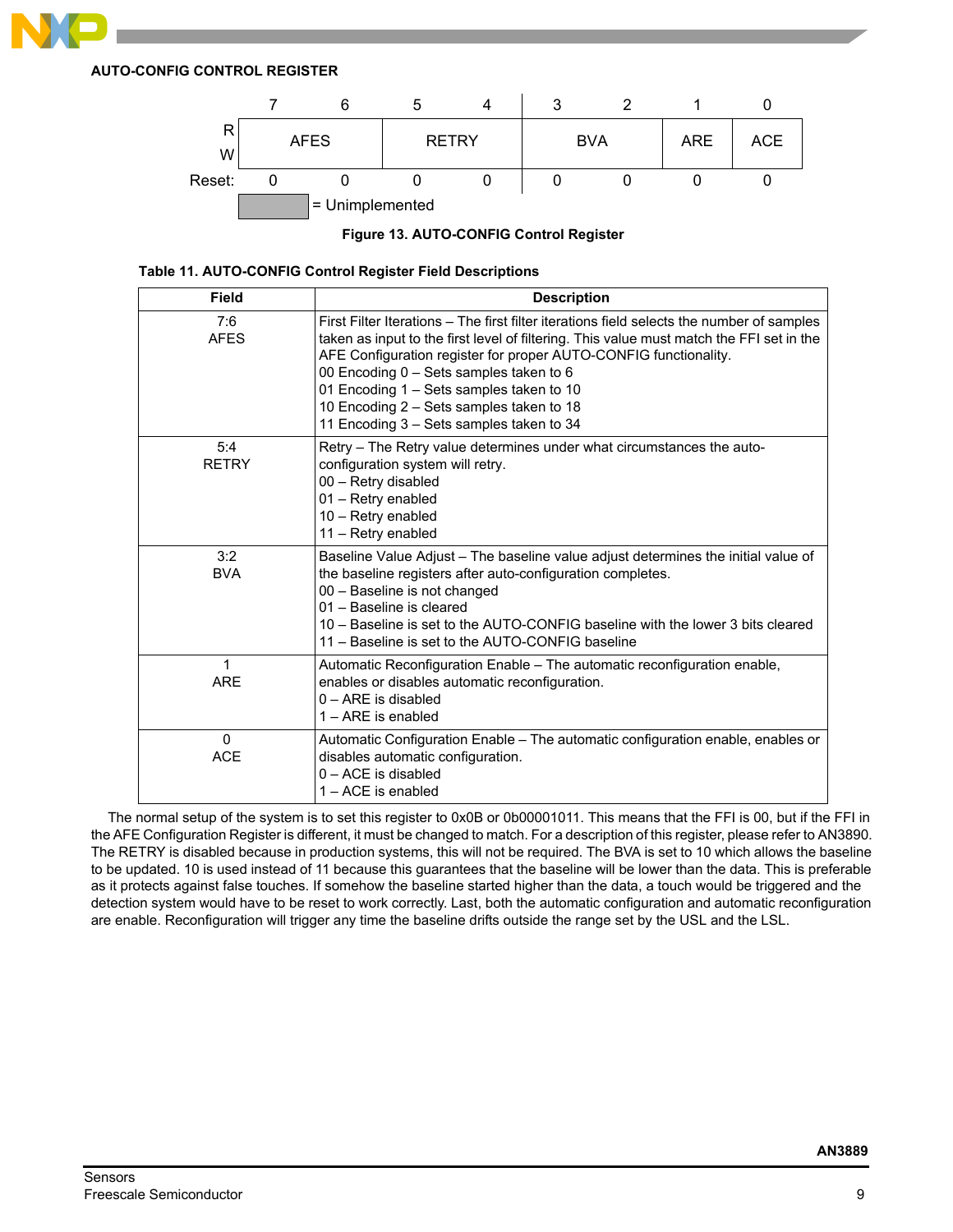

There is also a set of flags which show when the automatic configuration has failed. For normal sized touch electrodes, this cannot occur without the USL, LSL and TSL being incorrectly set. The most likely configuration error is to set the USL (upper limit) at a lower value than the LSL (lower limit). Thus, as the algorithm searches for settings that work, it would always result in a fail throwing the OOR (Out Of Range) status flag.

The ARFF and ACFF also tell the user which type of configuration cycle caused the error. If it was triggered during an initial calibration, the ACFF will trigger. If the fail occurs during a reconfiguration, the ARFF will trigger.

# **ELE0-7 OUT OF RANGE STATUS REGISTER**



**Figure 14. ELE0-7 Out Of Range Status Register**

## **Table 12. ELE0-7 Out Of Range Status Register Field Descriptions**

| <b>Field</b>                       | <b>Description</b>                                                                                                                                             |
|------------------------------------|----------------------------------------------------------------------------------------------------------------------------------------------------------------|
| $\overline{7}$<br>E7S              | Electrode 7 OOR Status – The Electrode 7 OOR Status shows if the AUTO-CONFIG has failed.<br>0 - Auto-configuration Successful<br>1 - Auto-configuration Failed |
| 6<br>E <sub>6</sub> S              | Electrode 6 OOR Status – The Electrode 7 OOR Status shows if the AUTO-CONFIG has failed.<br>0 - Auto-configuration Successful<br>1 - Auto-configuration Failed |
| 5<br>E <sub>5</sub> S              | Electrode 5 OOR Status – The Electrode 7 OOR Status shows if the AUTO-CONFIG has failed.<br>0 - Auto-configuration Successful<br>1 - Auto-configuration Failed |
| $\overline{4}$<br>E <sub>4</sub> S | Electrode 4 OOR Status – The Electrode 7 OOR Status shows if the AUTO-CONFIG has failed.<br>0 - Auto-configuration Successful<br>1 - Auto-configuration Failed |
| 3<br>E <sub>3</sub> S              | Electrode 3 OOR Status – The Electrode 7 OOR Status shows if the AUTO-CONFIG has failed.<br>0 - Auto-configuration Successful<br>1 - Auto-configuration Failed |
| $\overline{2}$<br>E <sub>2</sub> S | Electrode 2 OOR Status – The Electrode 7 OOR Status shows if the AUTO-CONFIG has failed.<br>0 - Auto-configuration Successful<br>1 - Auto-configuration Failed |
| 1<br>E <sub>1</sub> S              | Electrode 1 OOR Status - The Electrode 7 OOR Status shows if the AUTO-CONFIG has failed.<br>0 - Auto-configuration Successful<br>1 - Auto-configuration Failed |
| $\Omega$<br>E <sub>0</sub> S       | Electrode 0 OOR Status – The Electrode 7 OOR Status shows if the AUTO-CONFIG has failed.<br>0 - Auto-configuration Successful<br>1 - Auto-configuration Failed |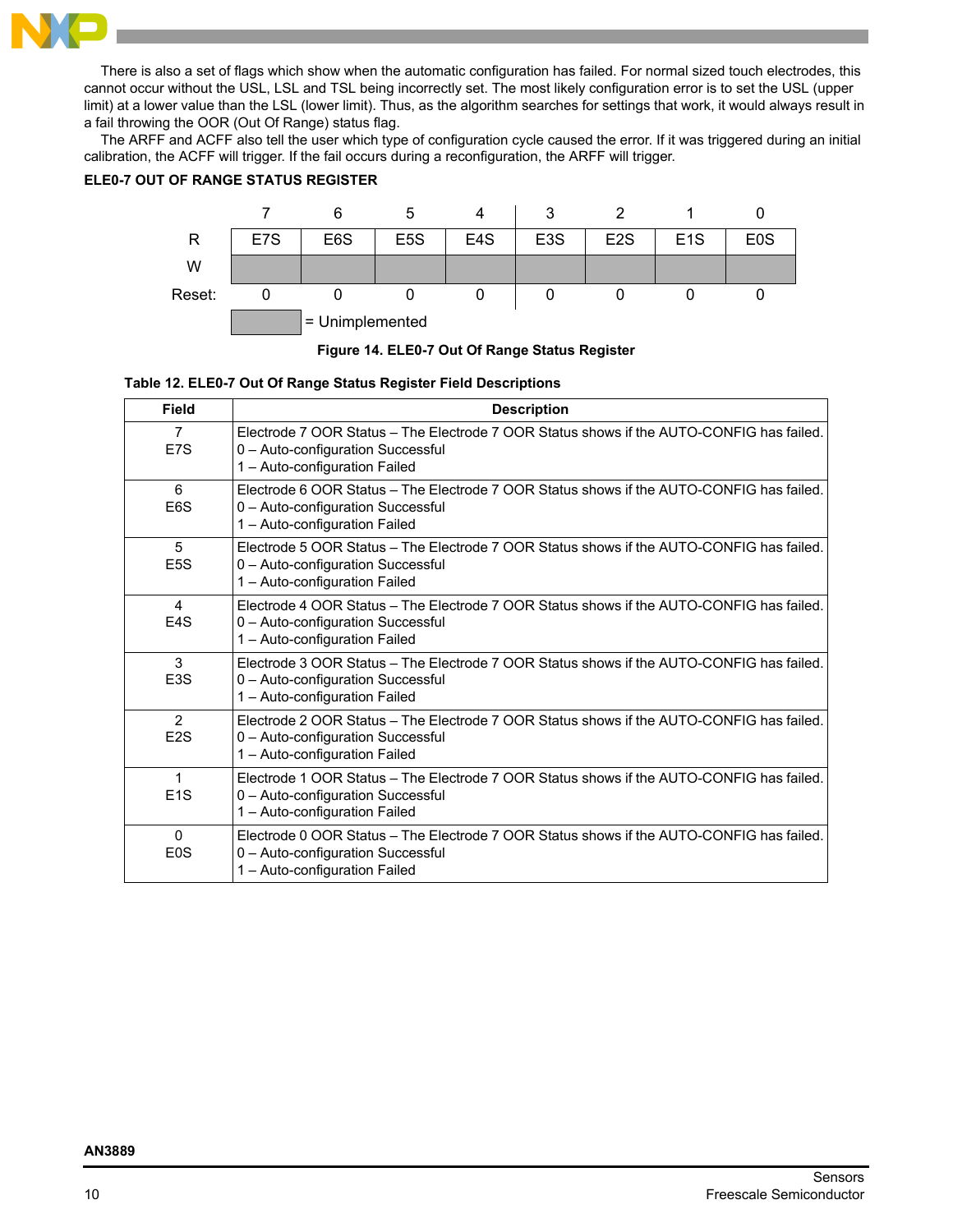

**Figure 15. ELE8-11, ELEPROX Out Of Range Status Register**

| Field                         | <b>Description</b>                                                                                                                                                                                                                                        |  |  |
|-------------------------------|-----------------------------------------------------------------------------------------------------------------------------------------------------------------------------------------------------------------------------------------------------------|--|--|
| 7<br><b>ARFF</b>              | Automatic Reconfiguration Fail Flag – The Automatic Reconfiguration Fail Flag shows is the OOR<br>was triggered during a reconfiguration cycle.<br>0 - Auto-reconfiguration did not cause the OOR flag<br>1 - Auto-reconfiguration did cause the OOR flag |  |  |
| 6<br><b>ACFF</b>              | Automatic Configuration Fail Flag - The Automatic Configuration Fail Flag shows is the OOR was<br>triggered during an initial configuration cycle.<br>0 - Auto-configuration did not cause the OOR flag<br>1 – Auto-configuration did cause the OOR flag  |  |  |
| 4<br><b>ELEPROXS</b>          | Electrode PROX OOR Status – The Electrode PROX OOR Status shows if the AUTO-CONFIG<br>has failed.<br>0 - Auto-configuration Successful<br>1 - Auto-configuration Failed                                                                                   |  |  |
| 3<br>E11S                     | Electrode 11 OOR Status – The Electrode 11 OOR Status shows if the AUTO-CONFIG has failed.<br>0 - Auto-configuration Successful<br>1 - Auto-configuration Failed                                                                                          |  |  |
| $\overline{2}$<br><b>E10S</b> | Electrode 10 OOR Status – The Electrode 10 OOR Status shows if the AUTO-CONFIG has failed.<br>0 - Auto-configuration Successful<br>1 - Auto-configuration Failed                                                                                          |  |  |
| E <sub>9</sub> S              | Electrode 9 OOR Status – The Electrode 9 OOR Status shows if the AUTO-CONFIG has failed.<br>0 - Auto-configuration Successful<br>1 - Auto-configuration Failed                                                                                            |  |  |
| $\Omega$<br>E8S               | Electrode 8 OOR Status – The Electrode 8 OOR Status shows if the AUTO-CONFIG has failed.<br>0 - Auto-configuration Successful<br>1 - Auto-configuration Failed                                                                                            |  |  |